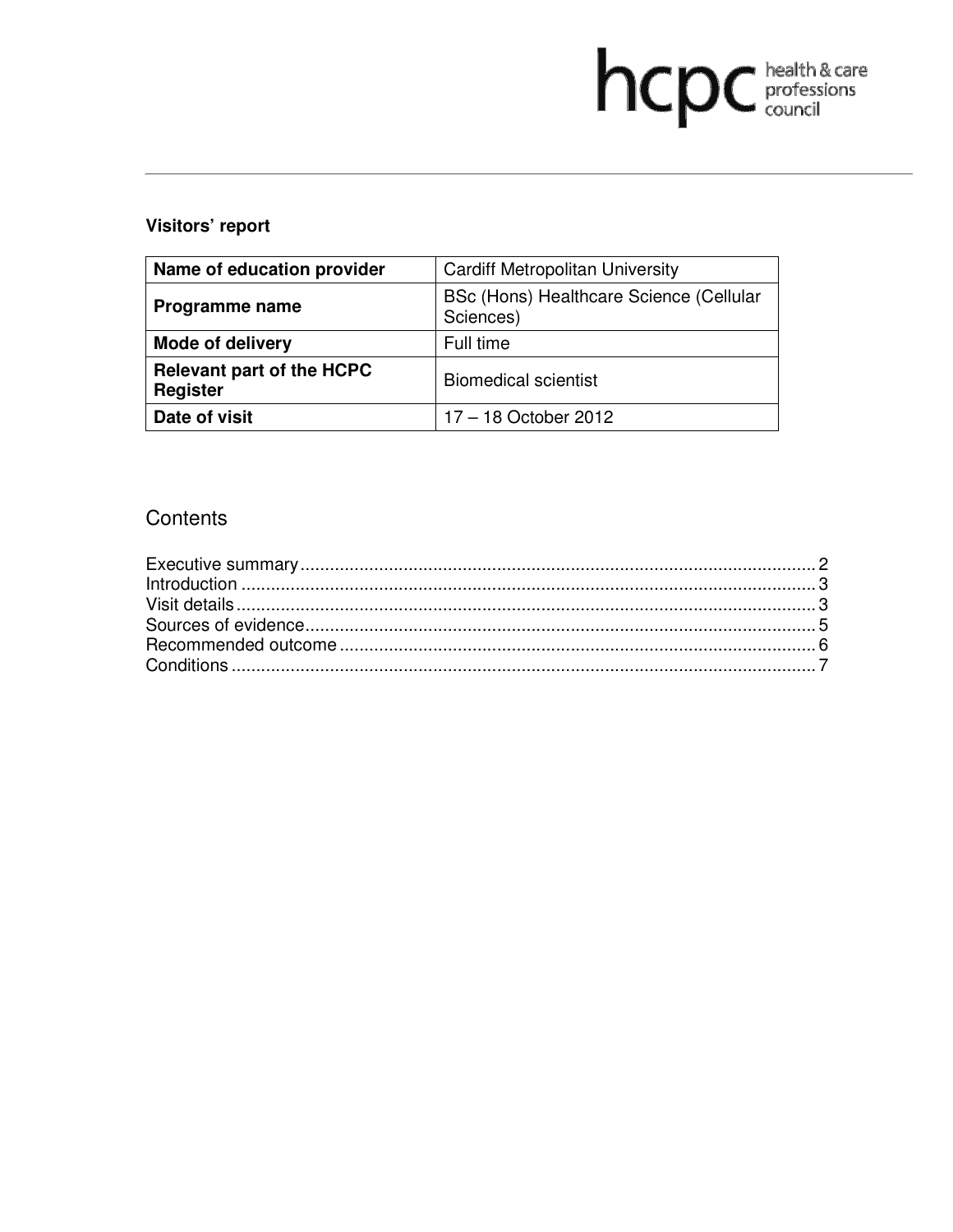#### Executive summary

The Health and Care Professions Council (HCPC) approve educational programmes in the UK which health and care professionals must complete before they can apply to be registered with us. The HCPC is a statutory regulator and our main aim is to protect the public. The HCPC currently regulates 16 professions. All of these professions have at least one professional title which is protected by law. This means that anyone using the title 'biomedical scientist' must be registered with us. The HCPC keep a register of health and care professionals who meet our standards for their training, professional skills, behaviour and health.

The visitors' report which follows outlines the recommended outcome made by the visitors on the approval of the programme. This recommended outcome was accepted by the Education and Training Committee (Committee) on 14 February 2013 At the Committee meeting on14 February 2013 the programme was approved This means that the education provider has met the condition(s) outlined in this report and that the programme meets our standards of education and training (SETs) and ensures that those who complete it meet our standards of proficiency (SOPs) for their part of the Register. The programme is now granted open ended approval, subject to satisfactory monitoring.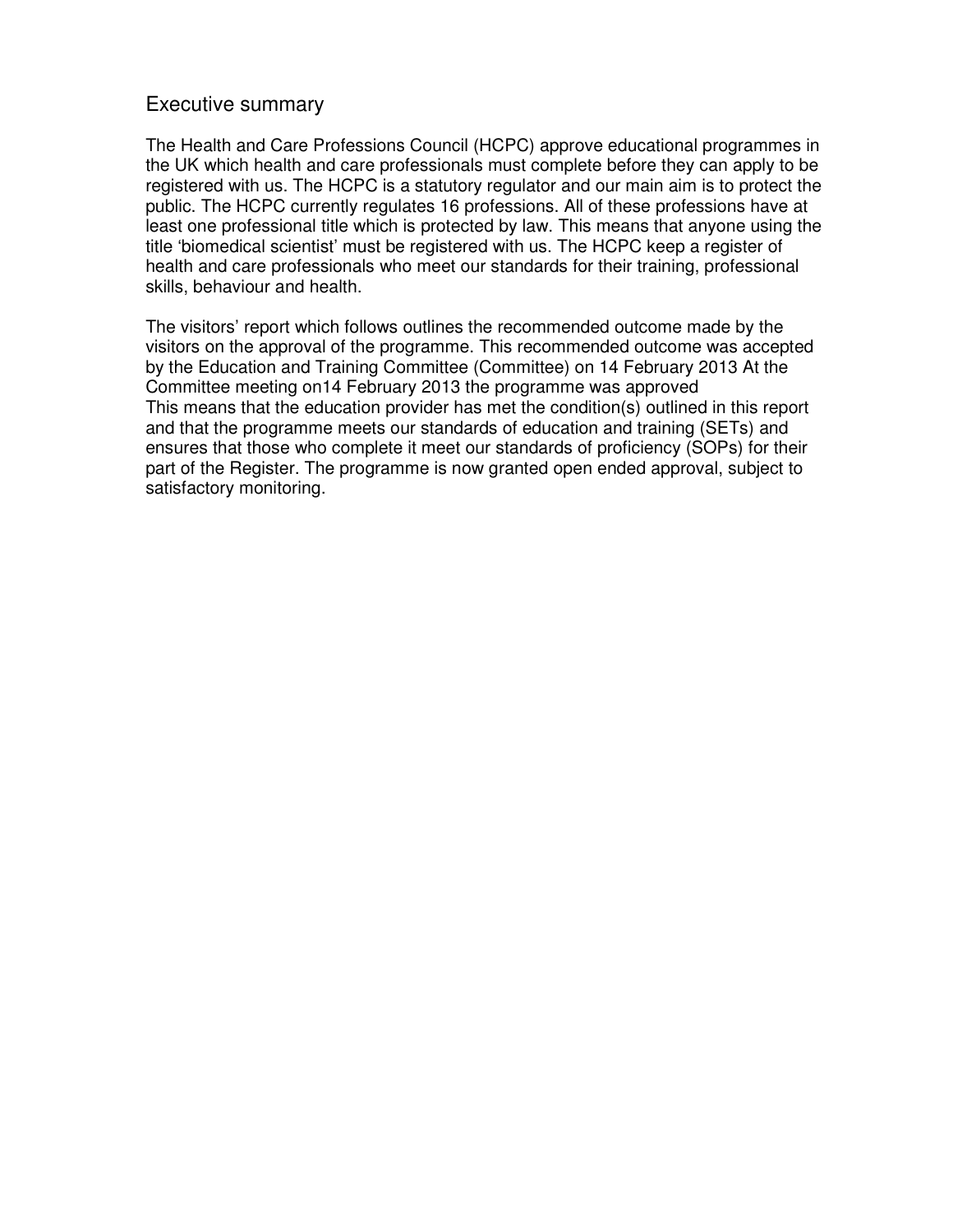## Introduction

The HCPC visited the programme at the education provider as it was a new programme which was seeking HCPC approval for the first time. This visit assessed the programme against the standards of education and training (SETs) and considered whether those who complete the programme meet the standards of proficiency (SOPs) for their part of the Register.

This visit was part of a joint event. The education provider reviewed the programme, a Department of Health Modernising Scientific Careers (DoH MSC) Team considered their accreditation of the programme, and the professional body (the Institute of Biomedical Science (IBMS)) considered their accreditation of the programme. The visit also considered the following programmes – BSc (Hons) Healthcare Science (Blood Sciences), BSc (Hons) Healthcare Science (Genetic Sciences) and BSc (Hons) Healthcare Science (Infection Sciences). The education provider, the professional body, the DoH MSC team, and the HCPC formed a joint panel, with an independent chair and secretary, supplied by the education provider. Whilst the joint panel participated in collaborative scrutiny of all the programmes and dialogue throughout the visit; this report covers the HCPC's recommendations on this programme only. Separate reports exist for the other programmes. As an independent regulatory body, the HCPC's recommended outcome is independent and impartial and based solely on the HCPC's standards. Separate reports, produced by the education provider, the DoH MSC team, and the professional body, outline their decisions on the programmes' status.

| Name of HCPC visitors and profession         | William Gilmore (biomedical<br>scientist)<br>Mary MacDonald (biomedical |
|----------------------------------------------|-------------------------------------------------------------------------|
|                                              | scientist)                                                              |
| HCPC executive officer(s) (in<br>attendance) | Jamie Hunt                                                              |
| <b>HCPC</b> observers                        | <b>Brendon Edmonds</b>                                                  |
|                                              | Abdur Razzaq                                                            |
| Proposed student numbers                     | 30 (across all provisions)                                              |
| Proposed start date of programme<br>approval | September 2013                                                          |
| Chair                                        | Paul Thomas (Cardiff Metropolitan<br>University)                        |
| Secretary                                    | Kathryn Livesey (Cardiff<br>Metropolitan University)                    |
| Members of the joint panel                   | Darren Mernagh (External Panel<br>Member)                               |
|                                              | Caroline Ritchie (Internal Panel<br>Member)                             |
|                                              | Ray Ponting (Internal Panel<br>Member)                                  |

### Visit details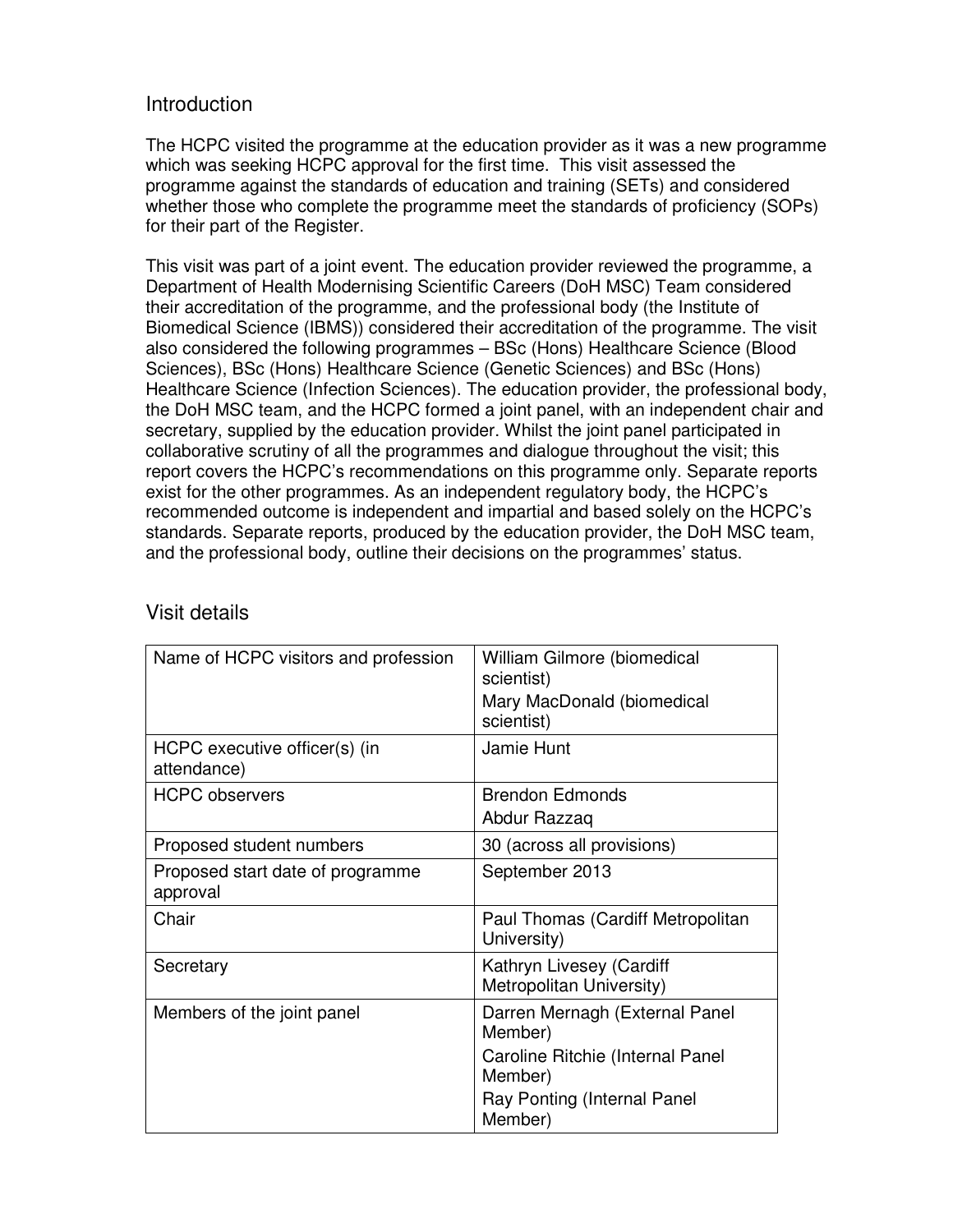| Chris George (observer)       |
|-------------------------------|
| Julie McLeod (DoH MSC team)   |
| Nicky Fleming (DoH MSC team)  |
| Neil Formstone (DoH MSC team) |
| Osama Ammar (DoH MSC team)    |
| Jo Nightingale (DoH MSC team) |
| Wendy Leversuch (IBMS)        |
| Sarah Pitt (IBMS)             |
| Alan Wainright (IBMS)         |
| Jill Rodney (IMBS)            |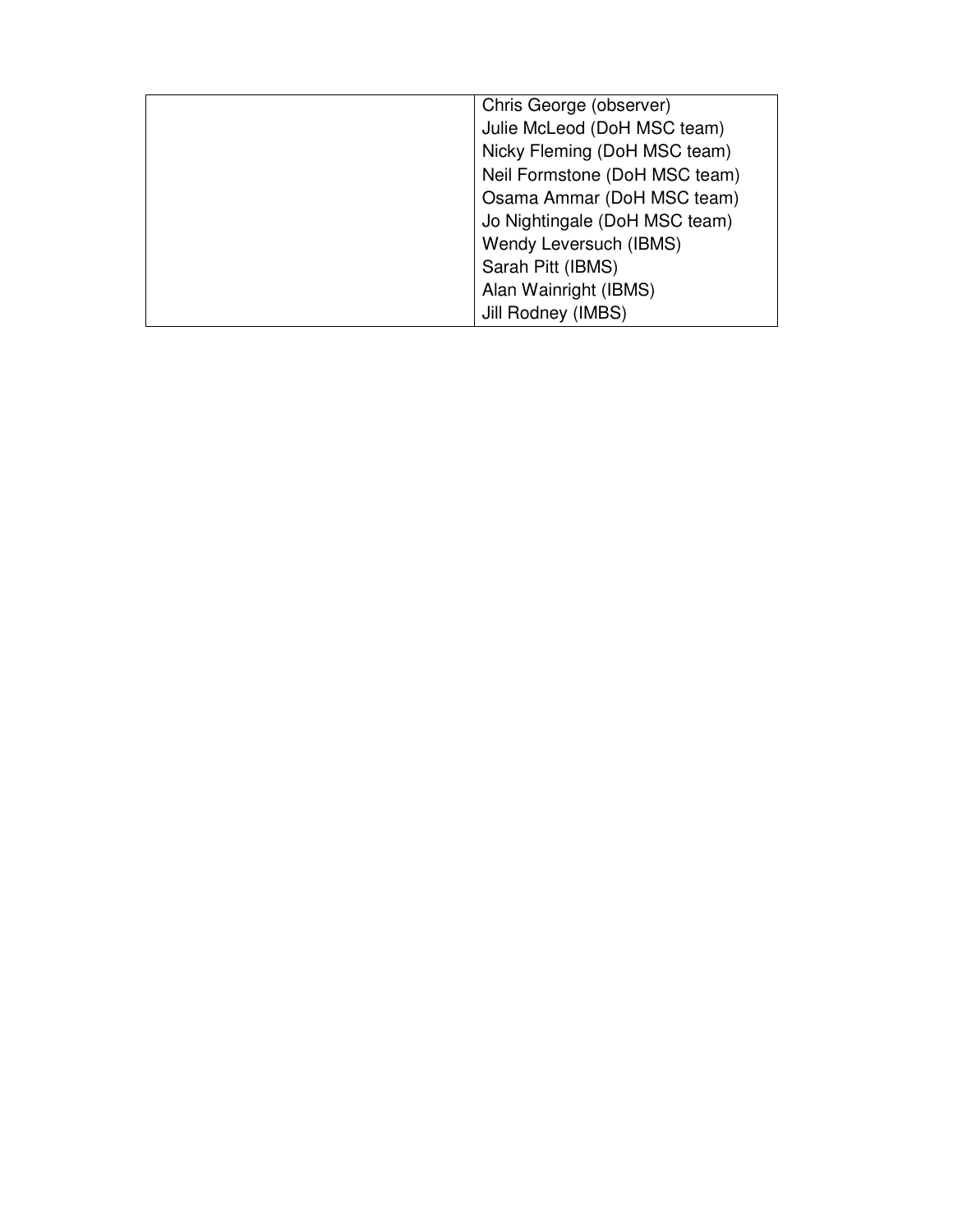# Sources of evidence

Prior to the visit the HCPC reviewed the documentation detailed below, sent by the education provider:

|                                                                                       | Yes         | No. | N/A |
|---------------------------------------------------------------------------------------|-------------|-----|-----|
| Programme specification                                                               |             |     |     |
| Descriptions of the modules                                                           | $\times$    |     |     |
| Mapping document providing evidence of how the<br>education provider has met the SETs |             |     |     |
| Mapping document providing evidence of how the<br>education provider has met the SOPs |             |     |     |
| Practice placement handbook                                                           | $\boxtimes$ |     |     |
| Student handbook                                                                      | $\times$    |     |     |
| Curriculum vitae for relevant staff                                                   | $\times$    |     |     |
| External examiners' reports from the last two years                                   |             |     |     |
| Navigation tools for the teams                                                        |             |     |     |
| Background information on the programme                                               | $\boxtimes$ |     |     |
| Programme documentation                                                               | $\times$    |     |     |
| Placement management information                                                      | $\boxtimes$ |     |     |
| Training manuals                                                                      | $\times$    |     |     |
| School information                                                                    |             |     |     |

The HCPC did not review the external examiner's reports prior to the visit as there is currently no external examiner as the programme is new.

During the visit the HCPC saw the following groups or facilities:

|                                                                                                  | Yes | No | N/A |
|--------------------------------------------------------------------------------------------------|-----|----|-----|
| Senior managers of the education provider with<br>responsibility for resources for the programme |     |    |     |
| Programme team                                                                                   |     |    |     |
| Placements providers and educators/mentors                                                       |     |    |     |
| <b>Students</b>                                                                                  |     |    |     |
| Learning resources                                                                               |     |    |     |
| Specialist teaching accommodation<br>(eg specialist laboratories and teaching rooms)             |     |    |     |

The HCPC met with current and past students from the currently approved programme BSc (Hons) Applied Biomedical Science programme and several other programmes in the department, as the programme seeking approval currently does not have any students enrolled on it.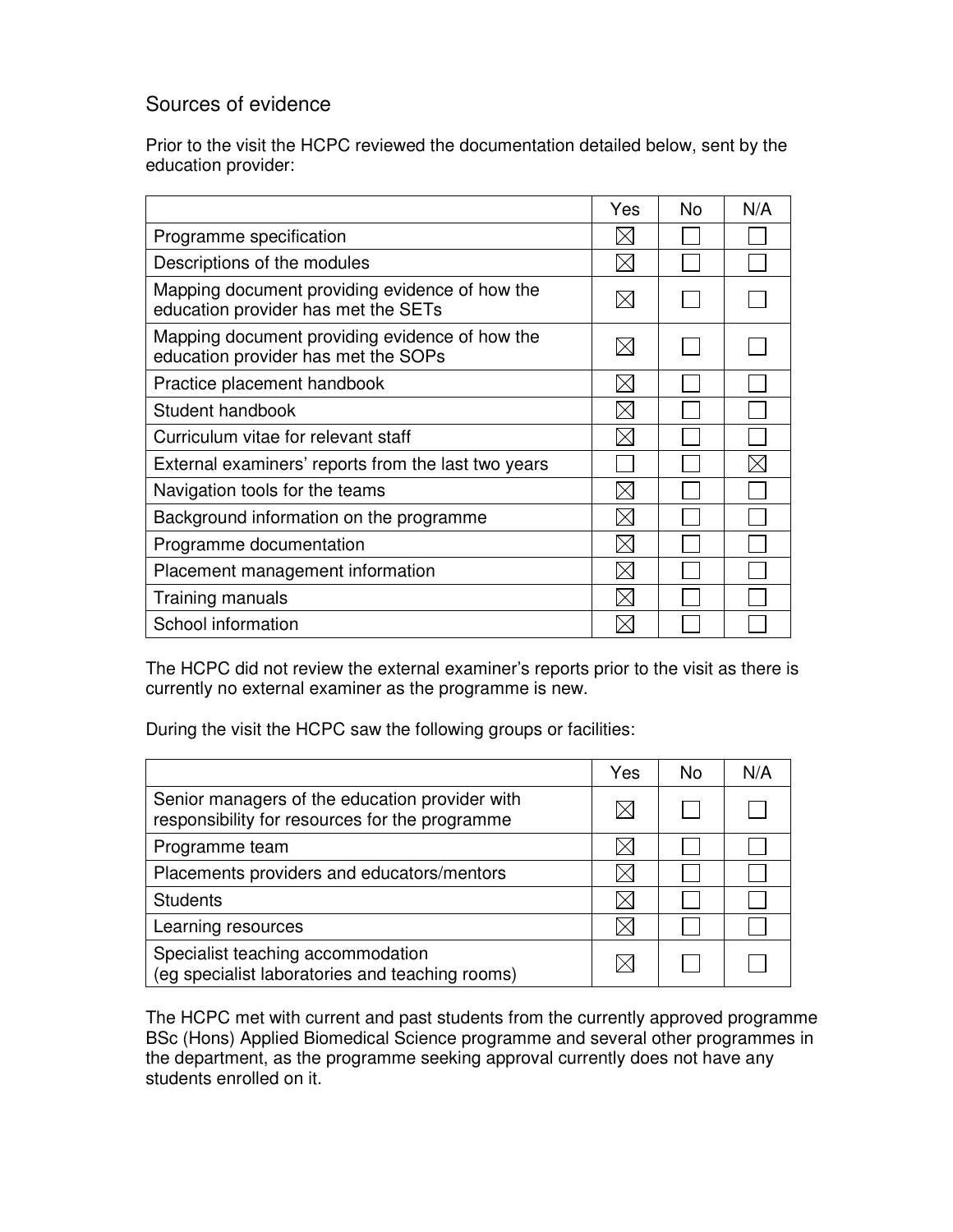#### Recommended outcome

To recommend a programme for approval, the visitors must be assured that the programme meets all of the standards of education and training (SETs) and that those who complete the programme meet our standards of proficiency (SOPs) for their part of the Register.

The visitors agreed to recommend to the Education and Training Committee that a number of conditions are set on the programme, all of which must be met before the programme can be approved.

The visitors agreed that 53 of the SETs have been met and that conditions should be set on the remaining 4 SETs.

Conditions are requirements that the education provider must meet before the programme can be recommended for approval. Conditions are set when certain standards of education and training have not been met or there is insufficient evidence of the standard being met.

The visitors did not make any recommendations for the programme.

Recommendations are observations on the programme or education provider which do not need to be met before the programme is recommended for approval. Recommendations are normally set to encourage further enhancements to the programme and are normally set when it is felt that the particular standard of education and training has been met at, or just above the threshold level.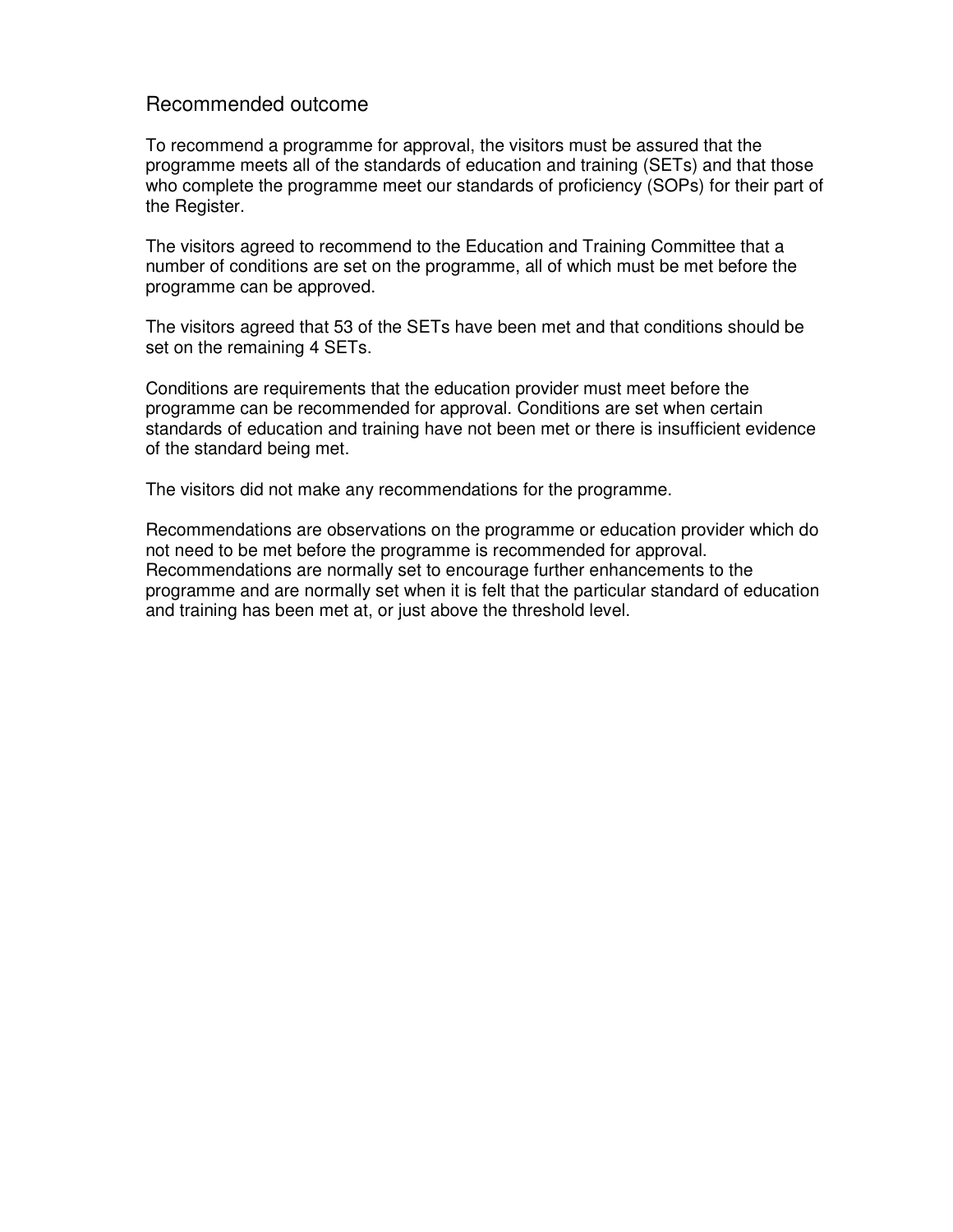## **Conditions**

#### **2.1 The admissions procedures must give both the applicant and the education provider the information they require to make an informed choice about whether to take up or make an offer of a place on a programme.**

**Condition:** The education provider must ensure that applicants have sufficient information about the different specialism pathways so they can make an informed choice about whether to take up an offer of a place on the programme.

**Reason:** From the documentation provided the visitor noted that while the programme will be advertised as BSc (Hons) Healthcare Science this is not the title of any of the programmes which lead to eligibility for registration with the HPC. Instead this is the generic title of a suite of programmes. The programme is structured so that all students take an identical first year, and will then specialise in years two and three. Availability of specialisms will depend on the Welsh Assembly Government's annual work force planning, and therefore students may need to compete for places on the four specialism routes, and in some years certain specialisms may not be available. The timing of the workforce planning may mean that students will not know the areas that they can specialise in, or numbers of available places until after they have enrolled on the programme. From discussions with the programme team, the visitors were satisfied that students would be given information about this at the interview stage, but were concerned that this information is not reflected clearly enough in information for applicants and students. On page 5 of the 'Information for Students' leaflet, there is information about 'allocation' of specialism, but it is unclear that this allocation leads to a specific award title, and potentially a career path. There is also limited information in the Programme Specification document, for example section 16 (Programme structures and features, curriculum units (modules), credits and award requirements) states that there is work based learning in years two and three of the programme, and lists the specialisms, but does not make a link to the competition for places, the award title or to the expected career path of a graduate. This information is repeated on page 8 of the Student Programme Handbook.

In light of this information, the visitors were not satisfied this standard was being met. The visitors require further evidence of the information available to potential applicants of the programme which clearly informs them of pathways available through the programme. In particular, any evidence provided should highlight the influencers affecting which pathway and specialism a student might be able to take and the impact of specialising within a pathway upon a students' final award and their subsequent career path.

#### **2.1 The admissions procedures must give both the applicant and the education provider the information they require to make an informed choice about whether to take up or make an offer of a place on a programme.**

**Condition:** The education provider must review the programme documentation to make clear that upon successful completion of the programme the individual will be eligible to apply for registration as a biomedical scientist with the HCPC.

**Reason:** The visitors found inconsistent advice about registration with the HCPC in the programme documentation, and what regulation means to a registrant. For example, there were several references in the documentation to 'registration with the Heath and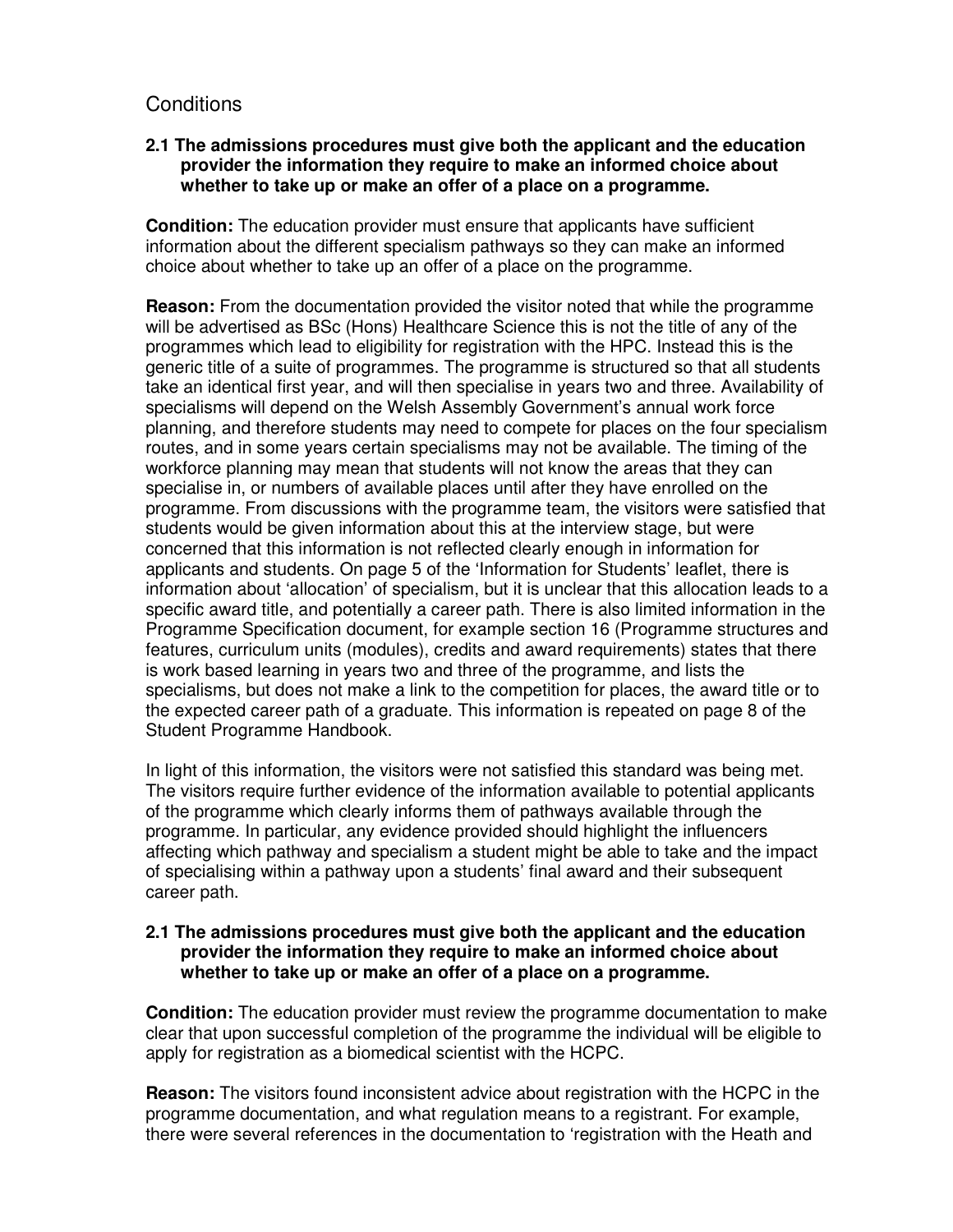Care Professions Council', but not specifically as a biomedical scientist. To an applicant, this may cause confusion as they may not have experience with professional regulation. To be satisfied this SET is met, the visitors require the programme documentation to be revised to make explicit which part of the Register graduates are eligible to apply to.

#### **4.5 The curriculum must make sure that students understand the implications of the HCPC's standards of conduct, performance and ethics.**

**Condition:** The education provider must revise the documentation to ensure references to the HCPC's standards of conduct, performance and ethics (SCPE) and the Guidance on conduct and ethics for students documents are consistent.

**Reason:** The visitors noted that the guidance on conduct and ethics for students document was referenced in the programme documentation, but that it was referred to inconsistently. For example, page 12 of the Student Programme Handbook refers to the 'HCPC Code of Conduct and Ethics for Students' but the required reading for Module AP S5022 (Professional Practice & Work-based Training A) refers to the 'HCPC Guidance on conduct and ethics for students'. Although the Guidance on conduct performance and ethics for students is mentioned in the documentation (for example, the 'Fitness to Practice Procedures' section of the programme handbook), the SCPE document is not directly referred in the documentation. The visitors require the programme documentation to be amended to refer to these documents correctly and consistently.

- **5.11 Students, practice placement providers and practice placement educators must be fully prepared for placement which will include information about an understanding of:** 
	- **the learning outcomes to be achieved;**
	- **the timings and the duration of any placement experience and associated records to be maintained;**
	- **expectations of professional conduct;**
	- **the assessment procedures including the implications of, and any action to be taken in the case of, failure to progress; and**
	- **communication and lines of responsibility.**

**Condition:** The education provider must revise the programme documentation to clearly articulate the procedures and lines of responsibility for all persons involved in the placement experience for the students on the programme, and to formalise arrangements for learning outcomes and assessments.

**Reason:** The visitors were satisfied that the practice placement providers and the education provider demonstrated a good working relationship at the visit, but also noted that there is a significant change in the way students will undertake placements in the new programme. Instead of taking one year to undertake all of their practical experience students will undertake smaller period of placement experience in each of the three years of the programme. The visitors received information about placements in the Work-Based Training Placement Handbook, the Allocation Process document and the Code of Conduct documents, but the practice placement providers and the programme team talked about 'plans' and 'understandings' to facilitate the changes to placements, which were not clearly reflected in the documentation provided.